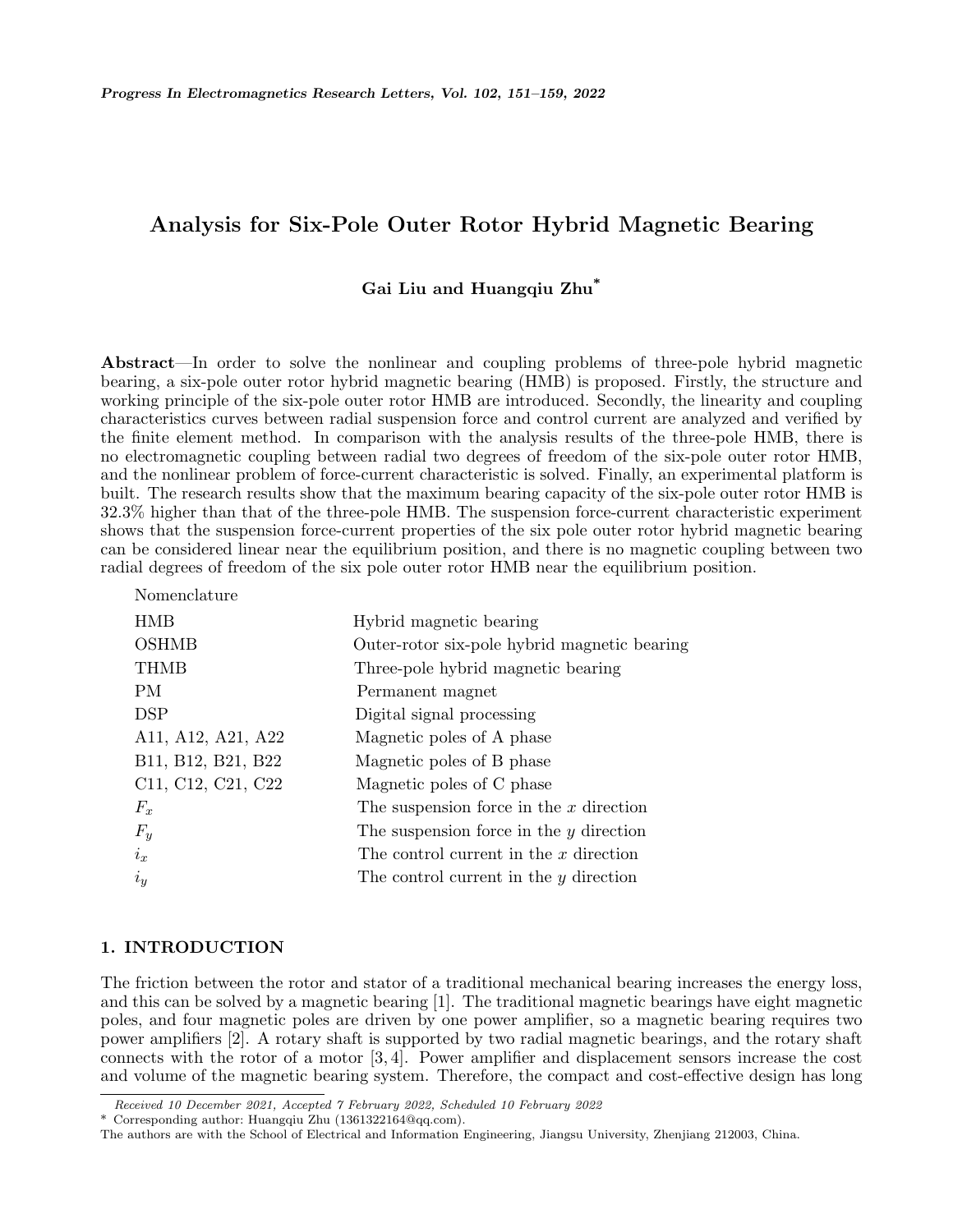been an important issue in research and development of magnetic bearings. One approach is to use sensorless control [5–7]. Only one three-phase inverter is required for three-pole magnetic bearings in [8], which greatly reduces the cost and power consumption of the magnetic bearing system. To increase the stability of magnetic bearings, an accurate mathematical model is established in [9]. Although the three-pole magnetic bearing has many advantages, it also increases the overall design and cost of the system in [10]. A six-pole magnetic bearing is proposed, and the nonlinear and coupling problems of three-pole magnetic bearings are solved [11].

A new six-pole outer rotor hybrid magnetic bearing is put forward. Firstly, the structure and working principle of the six-pole outer rotor hybrid magnetic bearing are introduced, and the mathematical models are deduced. Then, the force-current characteristics and maximum bearing capacity of the three-pole hybrid magnetic bearing and six-pole outer rotor hybrid magnetic bearing are obtained by 3-D FEA analysis, and the data obtained are compared with the theoretical values. Finally, the superiority of the six-pole outer rotor hybrid magnetic bearing is verified by experiments.

### **2. STRUCTURE AND WORKING PRINCIPLE**

The six-pole outer rotor hybrid magnetic bearing is mainly composed of permanent magnet, radial stator, rotor, and radial coil, as shown in Figure 1.



**Figure 1.** Structure and magnetic flux paths of six-pole outer rotor hybrid magnetic bearing. (a) 3D model of six-pole outer rotor HMB. (b) Magnetic flux paths of six-pole outer rotor HMB, (1) radial stator, (2) control coils, (3) rotor, (4) PM, (5) control magnetic circuit, (6) permanent magnetic circuit.

There are two kinds of fluxes, bias flux and control flux in the six-pole outer rotor hybrid magnetic bearing. Depicted in Figure 1, the bias flux is generated by the permanent magnet magnetizing along the *z* direction, and the specific flow direction is from the N pole of the permanent magnet, passing through the left radial stator, left air gap, rotor, right air gap, and right radial stator back to the other pole of the permanent magnet. The control flux is generated by the control coil of each pole and flows only in the side of the corresponding stator. As can be seen from Figure 1(b), there are two stators, and each stator has six magnetic poles. The magnetic poles of the left stator are A11, A12, B11, B12, C11, and C12. The magnetic poles of the right stator are A21, A22, B21, B22, C21, and C22. The magnetic poles A11, A12, A21, and A22 belong to A phase. The magnetic poles B11, B12, B21, and B22 belong to B phase. The magnetic poles C11, C12, C21, and C22 belong to C phase.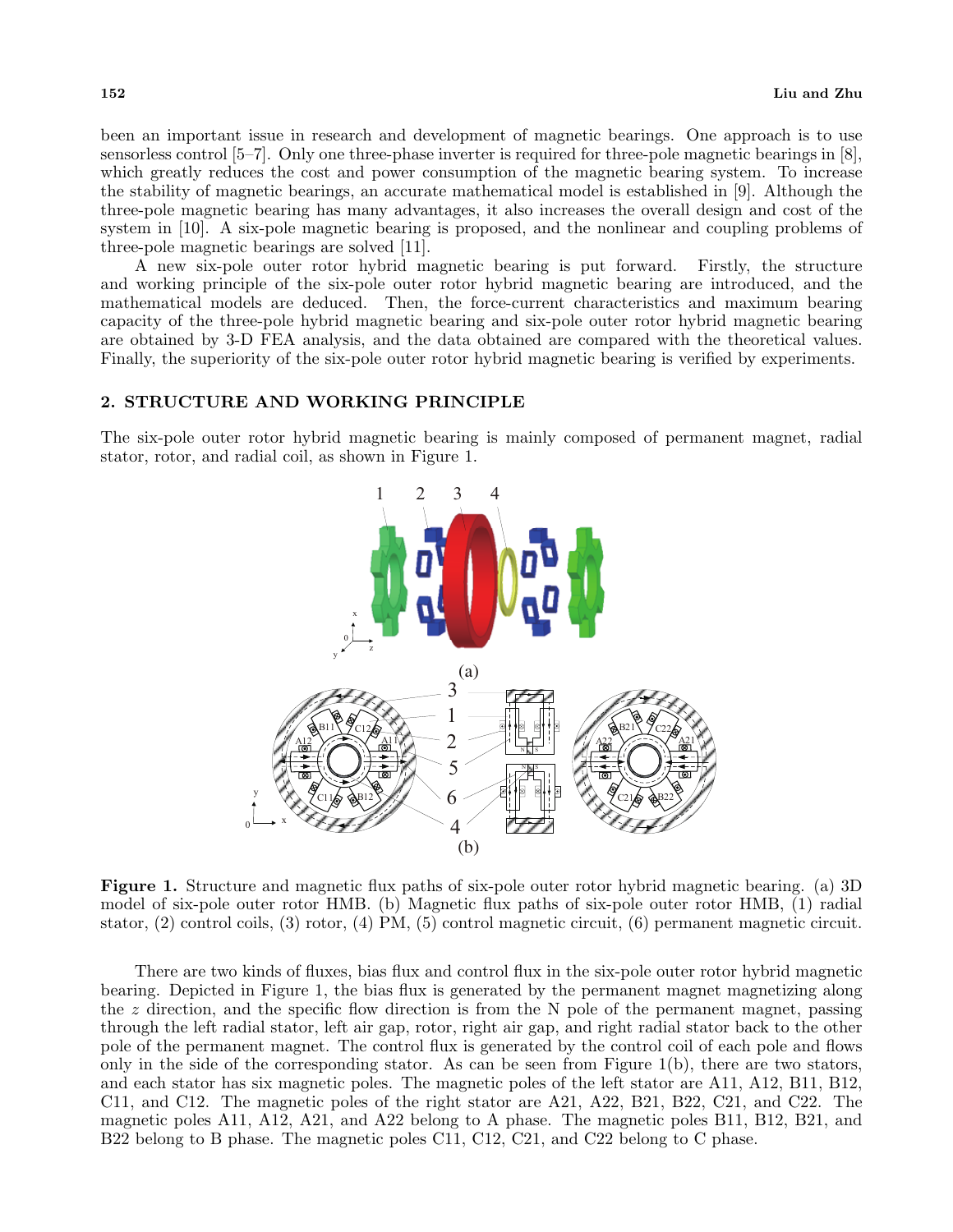#### **Progress In Electromagnetics Research Letters, Vol. 102, 2022 153**

When the rotor is not offset, the bias flux at any air gap is equal, and the flow direction is radial. Taking the A phase as an example, the winding modes of A11 and A12 are opposite. When the positive current in the direction shown in Figure 1 enters the A phase, the control flux generated by the control coil is in the same direction as the bias flux. The control flux generated by the control coil of A12 is reverse to the bias flux. The magnetic flux of the magnetic pole A11 is the superposition of two kinds of magnetic flux, and the magnetic pole A12 offsets the two kinds of magnetic flux of the air gap. Therefore, the suspension force between the rotor and magnetic pole A11 will be produced. Similarly, when the negative current enters the A phase, the suspension force is generated along the magnetic pole A12, from the air gap to the magnetic pole. Note that the bias flux flow on the left stator is opposite to that on the right stator, so the coil winding mode of the right stator magnetic pole A21 and the coil winding mode of the left stator magnetic pole A11 are opposite. Each coil winding and working principle of B and C phases are the same. Hence, by changing the value of each phase current, a three-phase inverter can be used to drive the radial two-degree-of-freedom to control the six-pole outer rotor hybrid magnetic bearing.

According to the modeling principle of Maxwell's tensor method, the expression for the Maxwell force of the per unit area d*S* acting on the rotor at the space angle  $\theta$  is:

$$
dF(\theta) = \frac{B^2(\theta, t)}{2\mu_0} dS = \frac{B^2(\theta, t)}{2\mu_0} \cdot (lrd\theta)
$$
\n(1)

where *l* is the perimeter of the rotor surface,  $r$  the rotor diameter, and  $\mu_0$  the permeability of vacuum.

When the rotor moves in position due to the interference force  $f$ , the resultant force  $F_s$  of the rotor unit area  $dS$  is the Maxwell force plus the interference force  $f$ , which can be expressed as:

$$
dF_s(\theta) = d\left(\frac{B^2(\theta, t) S}{2\mu_0} + f\right) = \frac{B^2(\theta, t)}{2\mu_0} \cdot (lrd\theta) + f_0 \cdot dS
$$
 (2)

where  $f_0$  is the interference force of the rotor unit area  $dS$ .

The Maxwell force of the rotor is decomposed in two vertical *x* and *y* directions:

$$
\begin{cases}\n\mathrm{d}F_x(\theta) = \mathrm{d}F(\theta)\cos\theta = \frac{B^2(\theta, t)lr\cos\theta}{2\mu_0} \,\mathrm{d}\theta \\
\mathrm{d}F_y(\theta) = \mathrm{d}F(\theta)\sin\theta = \frac{B^2(\theta, t)lr\sin\theta}{2\mu_0} \,\mathrm{d}\theta\n\end{cases}
$$
\n(3)

The magnetic momentum potential generated by the bias magnetic field is

$$
F_1 = H_m l_m \tag{4}
$$

where  $H_m$  is the magnetic field strength at the permanent magnet working point, and  $l_m$  is the length of the permanent magnet, located along the geomagnetic direction.

If the rotor position is offset at time *t*, the flux density of the biased magnetic field in the gas gap can be expressed as

$$
B_1(\theta, t) = F_1 \cdot \frac{\mu_0}{2\delta(\theta, t)} = \frac{F_1 \mu_0}{2\delta_r (1 - \varepsilon \cos(\theta - \alpha))}
$$
(5)

When the rotor is in the equilibrium position, the magnetic flux density amplitude of the biased magnetic field in the air gap can be expressed as

$$
B_1 = \frac{F_1 \mu_0}{2\delta_r} \tag{6}
$$

The expression for the magnetic flux density is calculated as

$$
B_1(\theta, t) = B_1(1 + \varepsilon \cos(\theta - \alpha))
$$
\n(7)

In Equation  $(7)$ , the air gap magnetic flux density  $B_1$  is

$$
B_1 = \frac{\mu_0}{2\delta_r} H_m l_m \tag{8}
$$

The base wave component expression of the gas gap magnetomotive force generated by the rotating magnetic field is

$$
F_2(\theta, t) = F_2 \cos(\theta - \omega t - \varphi)
$$
\n(9)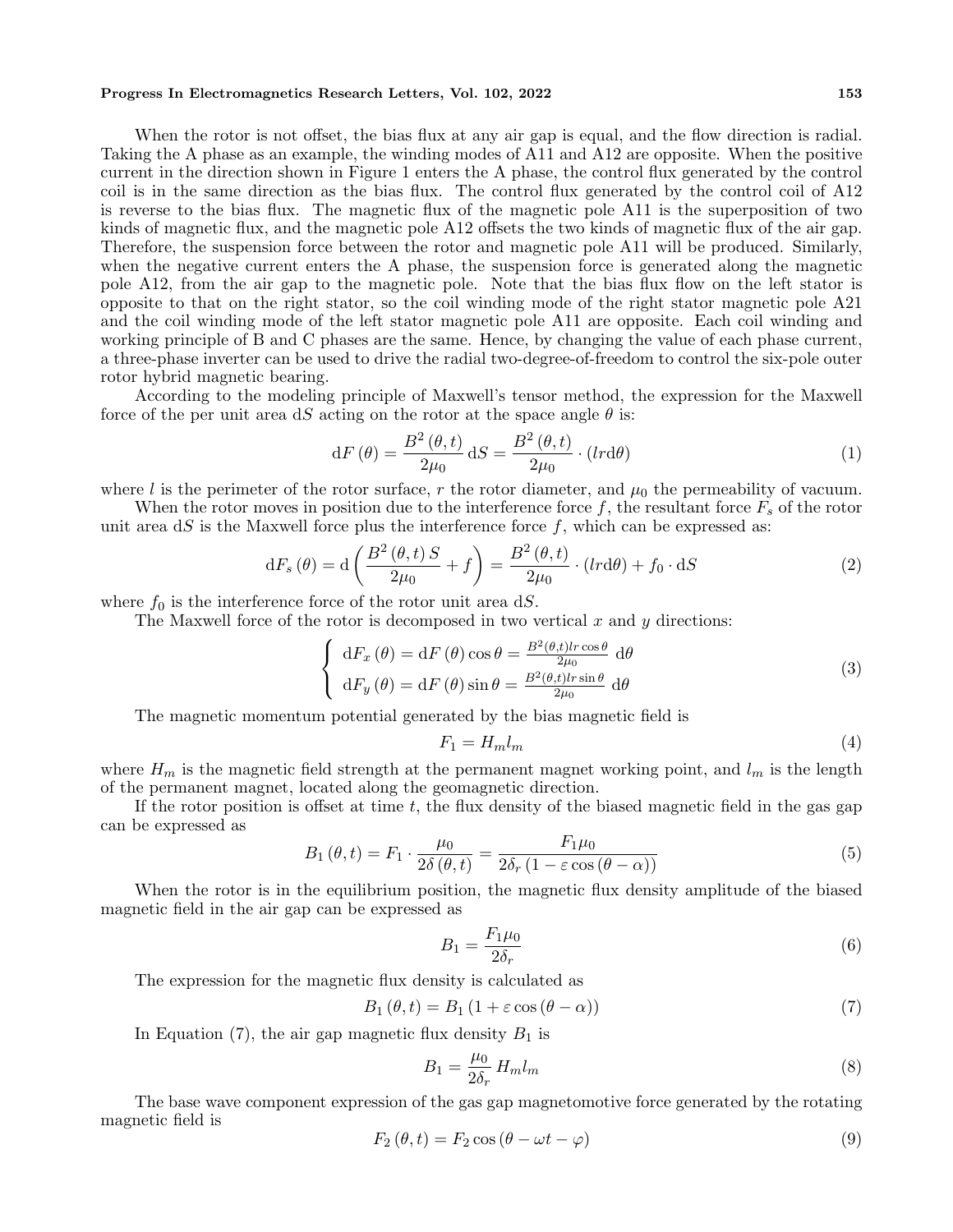where  $F_2$  is the amplitude of the gas gap magnetic momentum generated by the rotating magnetic field. When the rotor deviates from equilibrium, the air gap length is

$$
\delta(\theta, t) = \delta_r (1 - \varepsilon \cos(\theta - \alpha))
$$
\n(10)

The magnetic flux density produced by the rotating magnetic field at any position of the gas gap can be expressed as

$$
B_2(\theta, t) = F_2(\theta, t) \cdot \frac{\mu_0}{2\delta(\theta, t)} = F_2 \cos(\theta - \omega t - \varphi) \cdot \frac{\mu_0}{2\delta_r (1 - \varepsilon \cos(\theta - \alpha))}
$$
(11)

The magnetic pole angle is 36*◦* .

$$
\begin{cases}\nF_{2A}, \ \theta \in \left(-\frac{\pi}{10}, \frac{\pi}{10}\right) \\
F_{2B}, \ \theta \in \left(\frac{17}{30}\pi, \frac{23}{30}\pi\right) \\
F_{2C}, \ \theta \in \left(\frac{37}{30}\pi, \frac{43}{30}\pi\right) \\
F_{2a}, \ \theta \in \left(\frac{9}{10}\pi, \frac{11}{10}\pi\right) \\
F_{2b}, \ \theta \in \left(\frac{47}{30}\pi, \frac{53}{30}\pi\right) \\
F_{2c}, \ \theta \in \left(\frac{7}{30}\pi, \frac{13}{30}\pi\right) \\
3 & 3 & 3 & 3\n\end{cases} (12)
$$

$$
F_2 = \frac{3}{2}F_{2A} = \frac{3}{2}F_{2B} = \frac{3}{2}F_{2C} = \frac{3}{2}F_{2a} = \frac{3}{2}F_{2b} = \frac{3}{2}F_{2c} = \frac{3}{2} \cdot \frac{N_r I}{p}
$$
(13)

where  $N_r$  is the effective turns of the six control coils,  $I$  the amplitude of the current, and  $p$  the polar log of the rotating magnetic field.

The magnetic density amplitude of the gas gap produced by the control coil is

$$
B_2 = \frac{F_2 \mu_0}{2\delta_r} = \frac{3}{4} \cdot \frac{\mu_0 N_r}{\delta_r} I
$$
\n(14)

Combining Equations (13) and (11),

$$
B_2(\theta, t) = B_2 \cos(\theta - \omega t - \varphi) \cdot (1 + \varepsilon \cos(\theta - \alpha))
$$
\n(15)

The magnetic flux density  $B(\theta, t)$  in the gas gap is produced together by the permanent magnet and the control coils, which is expressed as

$$
B(\theta, t) = B_1(\theta, t) + B_2(\theta, t) = (B_1 + B_2 \cos(\theta - \omega t - \varphi)) \cdot (1 + \varepsilon \cos(\theta - \alpha)) \tag{16}
$$

Therefore, the components of the Maxwell force are

$$
\begin{cases}\nF_x = \int_0^{2\pi} \frac{B^2(\theta, t) \cdot lr \cos\theta d\theta}{2\mu_0} = \int_{-\frac{\pi}{10}}^{\frac{\pi}{10}} \frac{B^2(\theta, t) \cdot lr \cos\theta d\theta}{2\mu_0} + \int_{\frac{17}{30}\pi}^{\frac{23}{30}\pi} \frac{B^2(\theta, t) \cdot lr \cos\theta d\theta}{2\mu_0} \\
+ \int_{\frac{37}{30}\pi}^{\frac{43}{30}\pi} \frac{B^2(\theta, t) \cdot lr \cos\theta d\theta}{2\mu_0} + \int_{\frac{10}{10}\pi}^{\frac{11}{30}\pi} \frac{B^2(\theta, t) \cdot lr \cos\theta d\theta}{2\mu_0} + \int_{\frac{47}{30}\pi}^{\frac{53}{30}\pi} \frac{B^2(\theta, t) \cdot lr \cos\theta d\theta}{2\mu_0} + \int_{\frac{7}{30}\pi}^{\frac{13}{30}\pi} \frac{B^2(\theta, t) \cdot lr \cos\theta d\theta}{2\mu_0} \\
F_y = \int_0^{2\pi} \frac{B^2(\theta, t) \cdot lr \sin\theta d\theta}{2\mu_0} = \int_{-\frac{\pi}{10}}^{\frac{\pi}{10}} \frac{B^2(\theta, t) \cdot lr \sin\theta d\theta}{2\mu_0} + \int_{\frac{37}{30}\pi}^{\frac{33}{30}\pi} \frac{B^2(\theta, t) \cdot lr \sin\theta d\theta}{2\mu_0} \\
+ \int_{\frac{33}{30}\pi}^{\frac{33}{30}\pi} \frac{B^2(\theta, t) \cdot lr \sin\theta d\theta}{2\mu_0} + \int_{\frac{9}{10}\pi}^{\frac{11}{30}\pi} \frac{B^2(\theta, t) \cdot lr \sin\theta d\theta}{2\mu_0} + \int_{\frac{47}{30}\pi}^{\frac{53}{30}\pi} \frac{B^2(\theta, t) \cdot lr \sin\theta d\theta}{2\mu_0} + \int_{\frac{7}{30}\pi}^{\frac{13}{30}\pi} \frac{B^2(\theta, t) \cdot lr \sin\theta d\theta}{2\mu_0} \\
&\quad + \int_{\frac{37}{30}\pi}^{\frac{37}{
$$

For facilitate calculation, ignoring the square term of *B*2, the expression is obtained

$$
\begin{cases}\nF_x = \frac{lr}{2\mu_0} \left( \frac{6\pi}{5} B_1 B_2 \cos \varphi + \frac{6\pi}{5} \varepsilon B_1^2 \cos \alpha \right) \\
F_y = \frac{lr}{2\mu_0} \left( \frac{6\pi}{5} B_1 B_2 \sin \varphi + \frac{6\pi}{5} \varepsilon B_1^2 \sin \alpha \right)\n\end{cases} \tag{18}
$$

The expressions for the radial suspension force  $F_{ix}$  and  $F_{iy}$  controlling the current can be expressed as:  $3\pi$ lnu*H*  $H$   $N$  $2\pi$ ln $\mu$ *H*  $\mu$  *N* 

$$
\begin{cases}\nF_{ix} = \frac{3\pi lr\mu_0 H_m l_m N_r}{20\delta_r^2} \cdot \left(\frac{3}{2}I\cos\varphi\right) = \frac{3\pi lr\mu_0 H_m l_m N_r}{20\delta_r^2} i_{xc} \\
F_{iy} = \frac{3\pi lr\mu_0 H_m l_m N_r}{20\delta_r^2} \cdot \left(\frac{3}{2}I\sin\varphi\right) = \frac{3\pi lr\mu_0 H_m l_m N_r}{20\delta_r^2} i_{yc}\n\end{cases} (19)
$$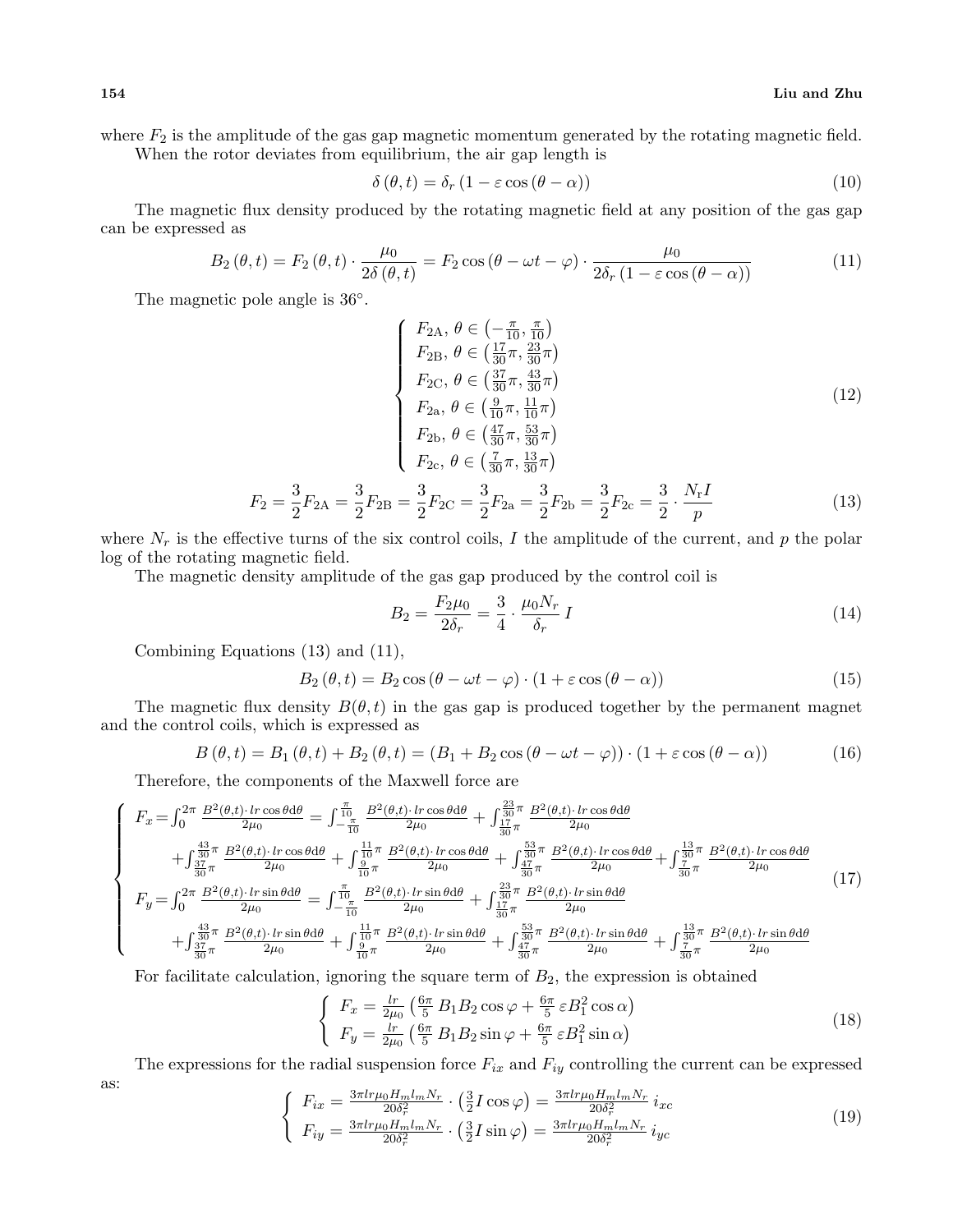#### **Progress In Electromagnetics Research Letters, Vol. 102, 2022 155**

where  $i_{xc}$ ,  $i_{yc}$  are the values of the current in the *x*-axis and the *y*-axis directions in the Clark transformation.

The expression of the Clark transformation is

$$
\begin{bmatrix}\n i_x \\
 i_y\n\end{bmatrix} = \frac{N_r}{N_2} \begin{bmatrix}\n 1 & -\frac{1}{2} & -\frac{1}{2} \\
 0 & \frac{\sqrt{3}}{2} & -\frac{\sqrt{3}}{2}\n\end{bmatrix} \begin{bmatrix}\n i_A \\
 i_B \\
 i_C\n\end{bmatrix} \tag{20}
$$

In Equation (20)

$$
\frac{N_r}{N_2} = \sqrt{\frac{2}{3}}\tag{21}
$$

So

$$
\begin{bmatrix} i_x \\ i_y \end{bmatrix} = \frac{N_r}{N_2} \begin{bmatrix} i_{xc} \\ i_{yc} \end{bmatrix}
$$
 (22)

$$
\begin{bmatrix} i_{xc} \\ i_{yc} \end{bmatrix} = \frac{N_2}{N_r} \begin{bmatrix} i_x \\ i_y \end{bmatrix}
$$
 (23)

Since the total power before and after the transformation is unchanged, 45 Eq. (19) is deformed to

$$
\begin{cases}\nF_{ix} = \frac{3\pi lr\mu_0 H_m l_m N_r}{20\delta_r^2} i_{xc} = \sqrt{\frac{3}{2}} \cdot \frac{3\pi lr\mu_0 H_m l_m N_r}{20\delta_r^2} \cdot i_x \\
F_{iy} = \frac{3\pi lr\mu_0 H_m l_m N_r}{20\delta_r^2} i_{yc} = \sqrt{\frac{3}{2}} \cdot \frac{3\pi lr\mu_0 H_m l_m N_r}{20\delta_r^2} \cdot i_y\n\end{cases} (24)
$$

The plus part of Equation (18) represents the Maxwell force received in the biased magnetic field generated by the permanent magnet when the rotor deviates from the equilibrium position, splitting the expression in the *x*- and *y*-axis directions as

$$
\begin{cases}\nF_{lx} = \frac{lr}{2\mu_0} \cdot \frac{6\pi \varepsilon B_1^2}{5} \cos \alpha = \frac{3\pi lr \varepsilon \mu_0 \cdot H_m^2 l_m^2}{20 \delta_r^2} \cdot \cos \alpha = \frac{3\pi l r \mu_0 \cdot H_m^2 l_m^2}{20 \delta_r^3} \cdot x \\
F_{ly} = \frac{lr}{2\mu_0} \cdot \frac{6\pi \varepsilon B_1^2}{5} \sin \alpha = \frac{3\pi l r \varepsilon \mu_0 \cdot H_m^2 l_m^2}{20 \delta_r^2} \cdot \sin \alpha = \frac{3\pi l r \mu_0 \cdot H_m^2 l_m^2}{20 \delta_r^3} \cdot y\n\end{cases} \tag{25}
$$

Since the six-pole radial hybrid magnetic bearing adopts a two-piece structure, the rotor bears twice the Maxwell force of that in the case of a single-piece magnetic bearing.

$$
\begin{cases}\nF_{xx} = 2F_x = 2F_{ix} + 2F_{lx} = \sqrt{\frac{3}{2}} \cdot \frac{3\pi lr\mu_0 H_m l_m N_r}{10\delta_r^2} \cdot i_x + \frac{3\pi l r\mu_0 \cdot H_m^2 l_m^2}{10\delta_r^3} \cdot x \\
F_{yy} = 2F_y = 2F_{iy} + 2F_{ly} = \sqrt{\frac{3}{2}} \cdot \frac{3\pi l r\mu_0 H_m l_m N_r}{10\delta_r^2} \cdot i_y + \frac{3\pi l r\mu_0 \cdot H_m^2 l_m^2}{10\delta_r^3} \cdot y\n\end{cases} (26)
$$

# **3. COMPARATIVE ANALYSIS OF THREE-POLE STRUCTURE AND SIX-POLE STRUCTURE**

The difference between the six-pole outer rotor hybrid magnetic bearing and the three-pole outer rotor hybrid magnetic bearing is that the six-pole outer rotor HMB is a symmetric structure.

Figure 2(a) is the magnetic induction intensity distribution of the six-pole outer rotor HMB when the control flux is zero. At the same time, the bias flux of each air gap is 0.4 T, which meets the design requirements. Figure 2(b) is the magnetic induction intensity distribution when the maximum current  $i_{\text{max}}$  enters the A phase coil. The maximum magnetic induction intensity of A11 is about 0.8 T, and the magnetic induction intensity of A12 is 0 T. Besides, since the B, C phase currents are both *−*0*.*5*i*max, the magnetic induction intensities of C12 and C11 are 0.6 T and 0.2 T, respectively. This is consistent with the theoretical analysis.

The maximum suspension forces in each direction of the three-pole structure and six-pole structure are compared, as shown in Table 1. The maximum suspension force of the six-pole structure in the *x* direction is  $3B_s^2S/2\mu_0$ , and the maximum suspension force of the three-pole structure in the *x* direction is  $9B_s^2S/8\mu_0$ . The maximum bearing capacity of the six-pole structure is increased by 33.3% compared with that of the three-pole structure.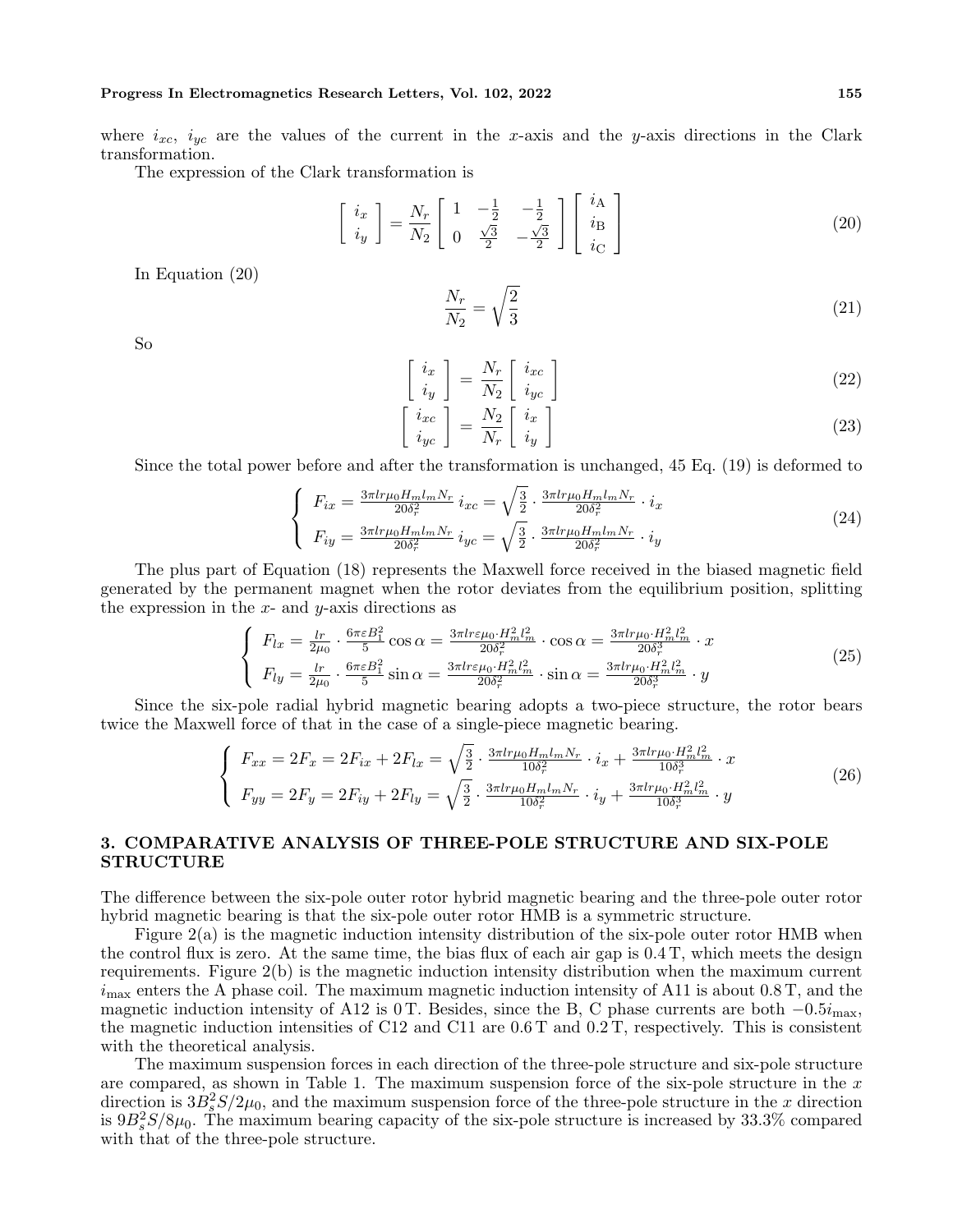

**Figure 2.** Magnetic flux density. (a) Magnetic density distribution when the control current is 0 A. (b) Magnetic density distribution when the control current is 1 A.

|  |  | Table 1. Maximum suspension force in each direction. |  |  |  |
|--|--|------------------------------------------------------|--|--|--|
|--|--|------------------------------------------------------|--|--|--|

| Bearing capacity                | Suspension Force of                 | Suspension Force of                 |
|---------------------------------|-------------------------------------|-------------------------------------|
| direction                       | three-pole structure                | six-pole structure                  |
| Positive direction in $x$ -axis | $15B_S^2S$                          | $3B_S^2S$                           |
| Negative direction in $x$ -axis | $\frac{8\mu_0}{9B_S^2S}$            | $\frac{\overline{2\mu_0}}{3B_S^2S}$ |
| $y$ -axis                       | $\frac{8\mu_0}{3B_S^2S}$<br>$\mu_0$ | $\mu_0$                             |

**Table 2.** Parameters of six-pole and three-pole outer rotor HMB.

| Parameters                                       | Three-pole structure | Six-pole structure |
|--------------------------------------------------|----------------------|--------------------|
| Radial air gap length $l/mm$                     | 0.5                  | 0.5                |
| Saturation induction density $B_s/T$             | 0.8                  | 0.8                |
| The area of radial magnetic pole $S/\text{mm}^2$ | 640                  | 320                |
| The max ampere-turns of radial coils/At          | 280                  | 140                |
| Magnetomotive force of PM $F_m/\text{At}$        | 280                  | 280                |
| Outer diameter of stator yoke $d_1/mm$           | 82                   | 82                 |
| Inter diameter of stator yoke $d_2/mm$           | 58                   | 58                 |
| Thickness of stator $l_1/mm$                     | 10                   | 10                 |
| Outer diameter of rotor $d_3/\text{mm}$          | 144                  | 144                |
| Inter diameter of rotor $d_4/\text{mm}$          | 118                  | 118                |
| Thickness of rotor $l_2/\text{mm}$               | 23                   | 23                 |
| Outer diameter of PM $d_5/\text{mm}$             | 72                   | 72                 |
| Inter diameter of PM $d_6/\text{mm}$             | 58                   | 58                 |
| Axial length of PM $l_3/\text{mm}$               | 3                    | 3                  |

The parameters of six-pole outer rotor HMB are designed, and the parameters of three-pole HMB are calculated by that. The parameters are listed in Table 2.

As can be seen from Figure 3 and Figure 4, the relationship curves between the suspension force and the control current of the six pole outer rotor hybrid magnetic bearing vary from the three-pole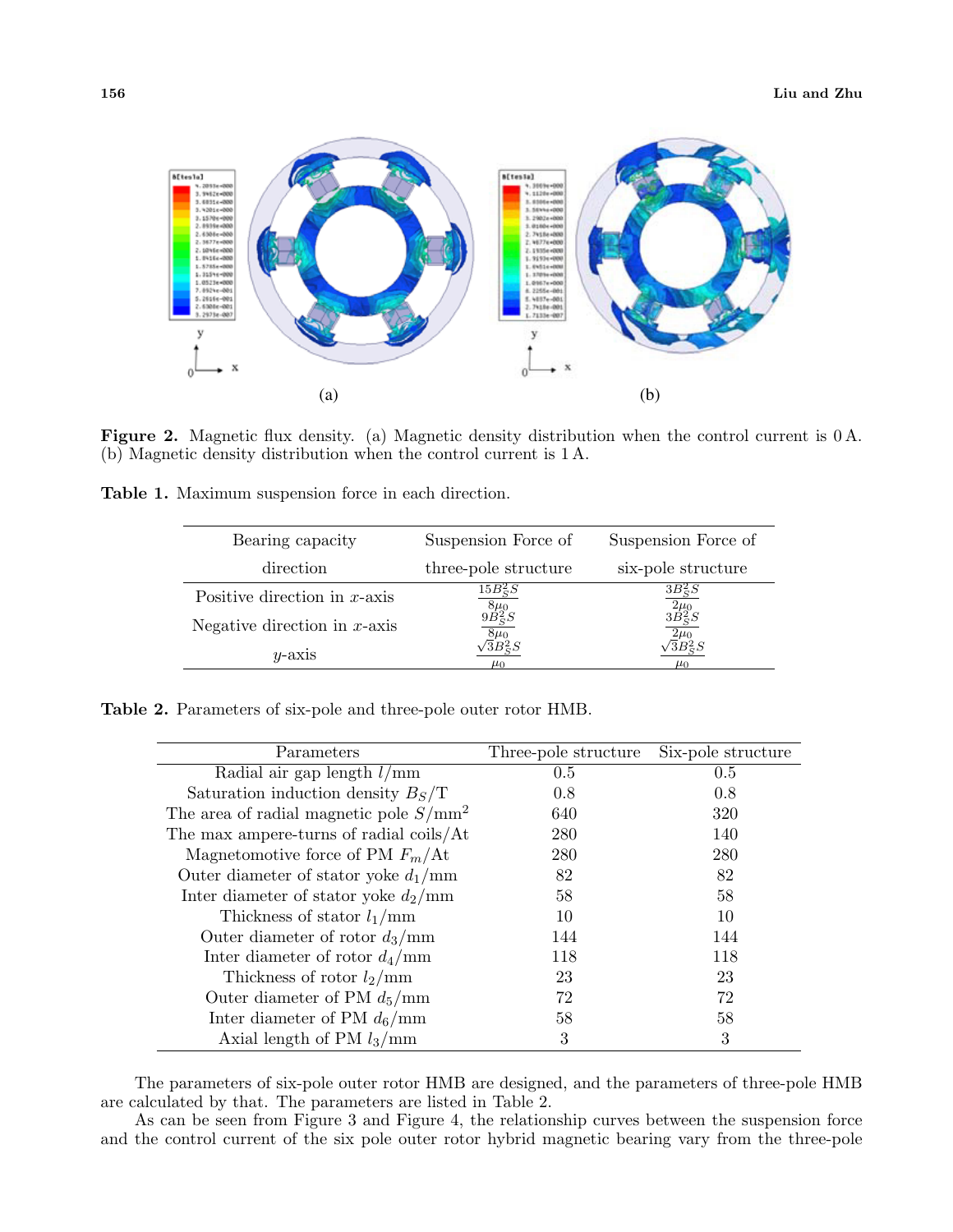#### **Progress In Electromagnetics Research Letters, Vol. 102, 2022 157**

HMB. As shown in Figure 3, for three-pole HMB, there is a strong magnetic coupling between the two degrees of freedom; the relationship between the control current  $i_x$  and suspension force  $F_x$  in the *x* axis is nonlinear; the relationship between the control current  $i_y$  and suspension force  $F_x$  in the *x* axis is nonlinear; the relationship between the control current  $i_x$  and suspension force  $F_y$  in the *y* axis is approximate linear; and the relationship between the control current *i<sup>y</sup>* and suspension force  $F_y$  in the *y* axis is approximate linear. As can be seen from Figure 4, for six-pole HMB, there is no magnetic coupling between two degrees of freedom; the relationship between the control current in the *x, y* direction and the suspension force in the *x* direction can be regarded as linear; and the relationship between the control current in the *x, y* axis direction and the suspension force in the *y* direction can be regarded as linear.



**Figure 3.** Relationship curves between radial suspension force and control current of three-pole magnetic bearing.



**Figure 4.** Relationship curves between radial suspension force and control current of six-pole magnetic bearing.

The above simulation analysis shows that when the rotor is in equilibrium position there is strong magnetic coupling between the two degrees of freedom of the three-pole HMB, but there is no magnetic coupling between two degrees of freedom of six-pole HMB, so the coupling problem of three-pole HMB is solved.

### **4. EXPERIMENT VALIDATION**

The experimental platform of the six-pole outer rotor HMB is designed as shown in Figure 5. The experimental platform is mainly composed of eddy current displacement sensors, six-pole hybrid magnetic bearing, regulation circuit, DC voltage source, power drive circuit, AC power supply, upper computer, and DSP controller.

The bearing capacity experiments are carried out. In the suspension force-current characteristic experiment, a large number of experimental data are collected and recorded, and given the extensive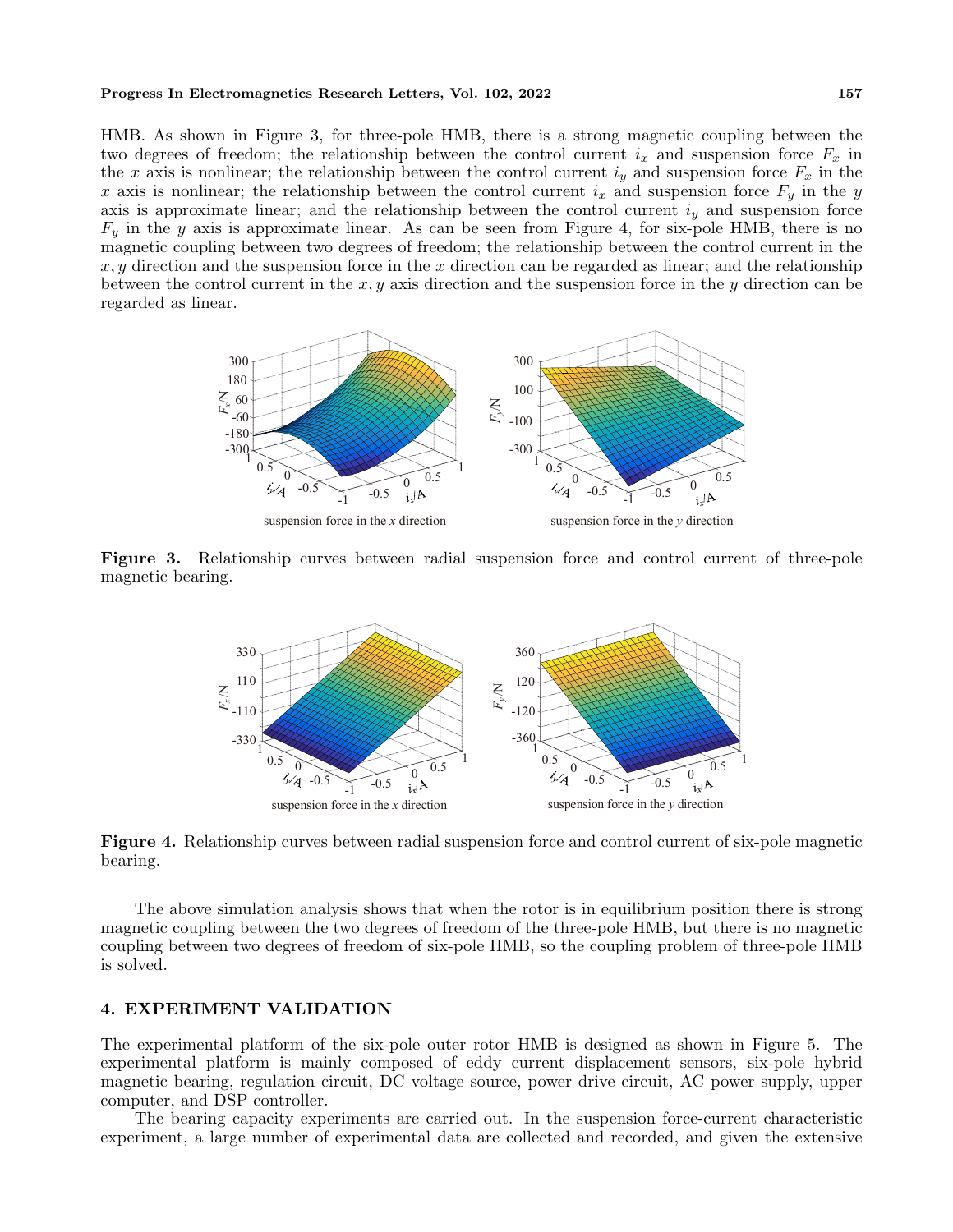

**Figure 5.** Prototype of inverter-fed hybrid magnetic bearing.



**Figure 6.** Comparison of simulation and experimental results.

| Bearing            | Theoretical | Simulation   | Experiment   |
|--------------------|-------------|--------------|--------------|
| capacity direction | value $(N)$ | result $(N)$ | result $(N)$ |
| Three-pole HMB     | 183         | 181          | 195          |
| Six-pole HMB       | 244         | 239          | 258          |

test data and multiple repeated test procedures, the data recorded for each test are for reference only. Using statistical analysis, the data curves compare the finite element results with experimental results clearly. The relationships between suspension force and control current of six-pole HMB are shown in Figure 6. The experimental results agree with the simulated and calculated results very well.

The maximum suspension force of the three-pole HMB is the suspension force in the negative direction of x axis, and the maximum suspension forces are compared between three-pole HMB and six-pole HMB as shown in Table 3. The maximum bearing capacity of the three-pole HMB is 195 N, and the maximum bearing capacity of six-pole HMB is 258 N. Therefore, through the experiment, the maximum bearing capacity of the six-pole HMB is increased by 32.3% compared with the three-pole structure, and the results are close to the theoretical analysis.